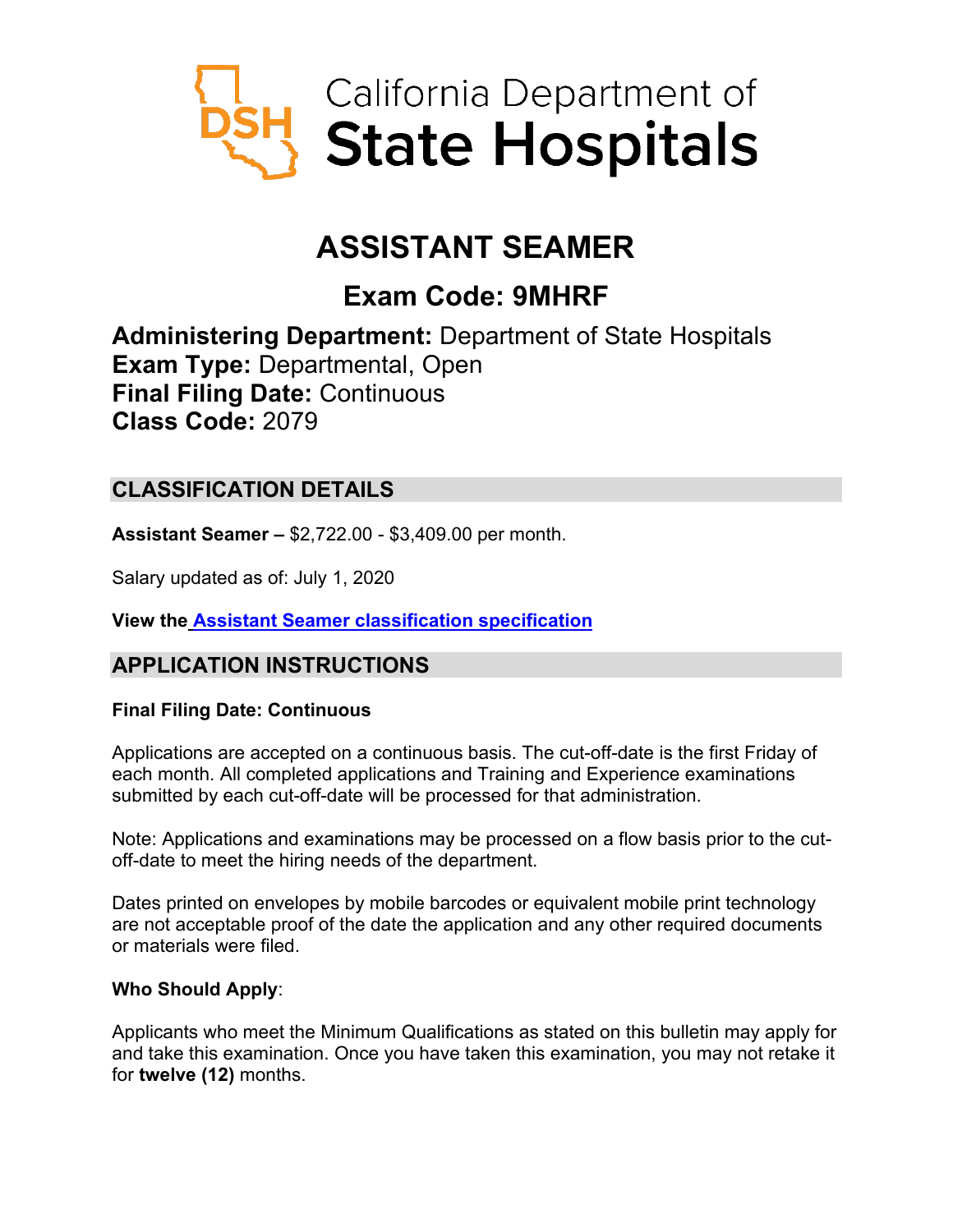Unless otherwise stated on this bulletin, you must meet the Minimum Qualifications by the Final Filing Date or cut-off-date stated above.

#### **How to Apply**:

Applicants are required to submit an [Examination Application \(STD 678\),](https://jobs.ca.gov/pdf/std678.pdf) found at [www.calcareers.ca.gov,](http://www.calcareers.ca.gov/) either by mail, in person, or via email to the address listed below.

Once your application has been submitted, you must complete the **Training and Experience (T&E)** following the instructions below under, **Taking the Examination.**

Examination Services staff will screen each application. Applicants meeting the minimum qualifications will be admitted into the examination. **Applicants must submit the STD. 678 as well as the T&E. Failure to do so will result in a delay in the examination process.**

**The preferred method to apply is by emailing your STD 678 to:**

#### **[AssistantSeamer@dsh.ca.gov](mailto:AssistantSeamer@dsh.ca.gov)**

#### **Electronic signatures are acceptable.**

Indicate the Classification on your Examination Application (STD 678).

You may apply by mail or in person to: Department of State Hospitals – Sacramento Attn: Selection Services Unit, MS-14 1215 O Street Sacramento, CA 95814

Indicate the Classification on your Examination Application (STD 678).

In person hours: Monday through Friday, 8am to 5pm (excluding State holidays)

#### **Special Testing Arrangements:**

If you require assistance or alternative testing arrangements due to a disability, please contact the testing department listed in the Contact Information section of this bulletin.

## **MINIMUM QUALIFICATIONS**

All applicants must meet the education and/or experience requirements as stated on this exam bulletin to be accepted into the examination. Part-time or full-time jobs,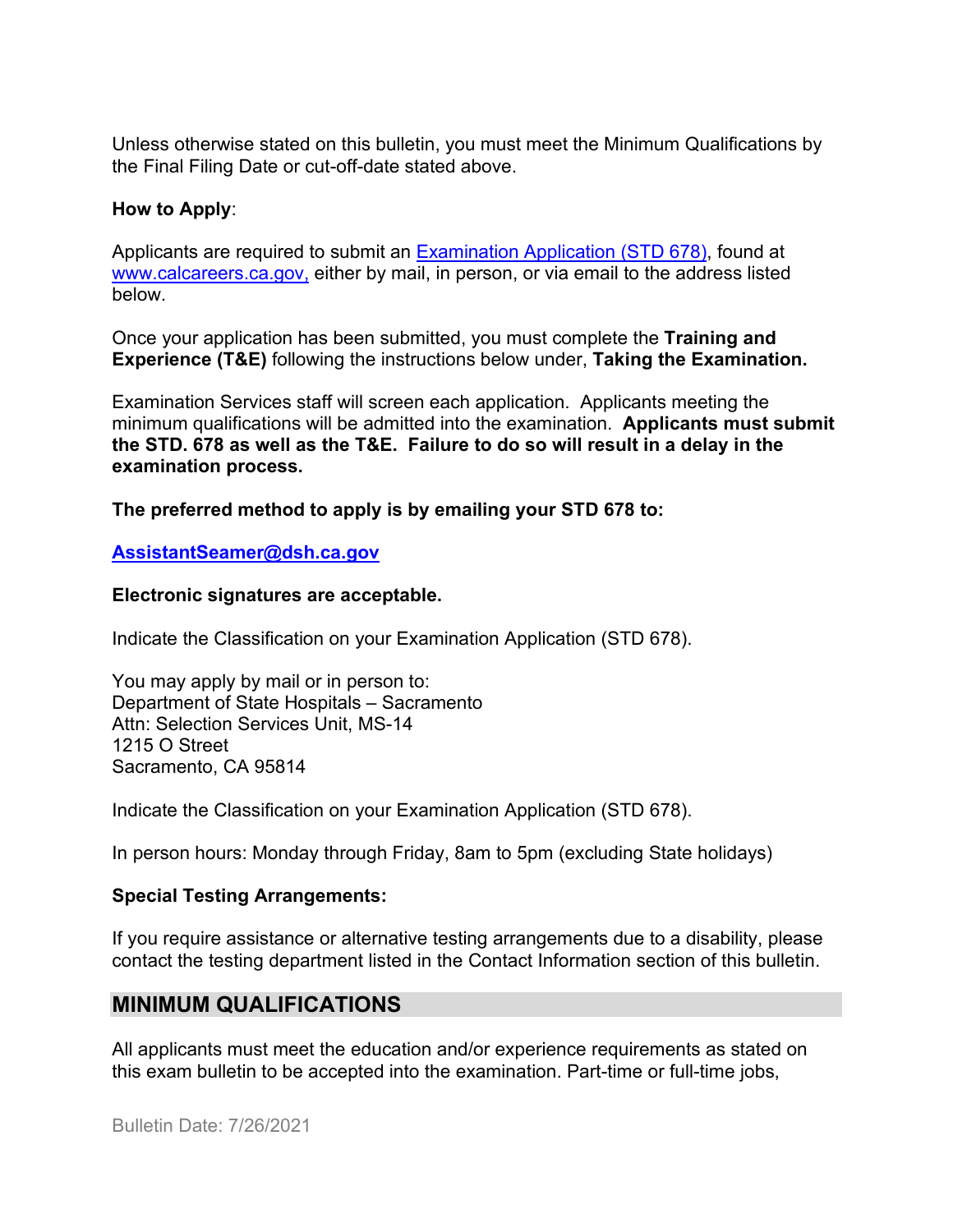regardless of whether paid or volunteer positions, and inside or outside California state service will count toward experience.

One year of employment in the making or repairing of cloth articles. (Course work in sewing may be substituted for the required experience on the basis of one year of education being equivalent to four months of experience.)

#### **POSITION DESCRIPTION**

Under supervision in a State institution, to perform the less skilled tasks in making and repairing clothing and linen; to instruct and work with helpers from the resident population; may instruct, lead or supervise inmates, wards or resident workers; and do other related work.

#### **SPECIAL PERSONAL CHARACTERISTICS**

Sympathetic understanding of and willingness to work with the resident population of a State institution; and personal cleanliness.

## **EXAMINATION SCOPE**

This examination consists of the following components:

**Training and Experience Evaluation –** Weighted 100% of the final score. The examination will consist solely of a **Training and Experience Evaluation.** Toobtain a position on the eligible list, a minimum score of 70% must be received.

In addition to evaluating applicants' relative knowledge, skills, and ability, as demonstrated by quality and breadth of education and/or experience, emphasis in each exam component will be measuring competitively, relative job demands, each applicant's:

#### **Knowledge of:**

- 1. Methods, equipment, and materials used in making, altering, and repairing garments and cloth articles.
- 2. Power and treadle sewing machines and related special equipment.

#### **Ability to:**

- 1. Operate power and treadle sewing machines and related special equipment.
- 2. Instruct and work with helpers from the resident population.
- 3. Keep routine records.
- 4. Carry out directions.
- 5. Read and write at a level appropriate to the classification

Bulletin Date: 7/26/2021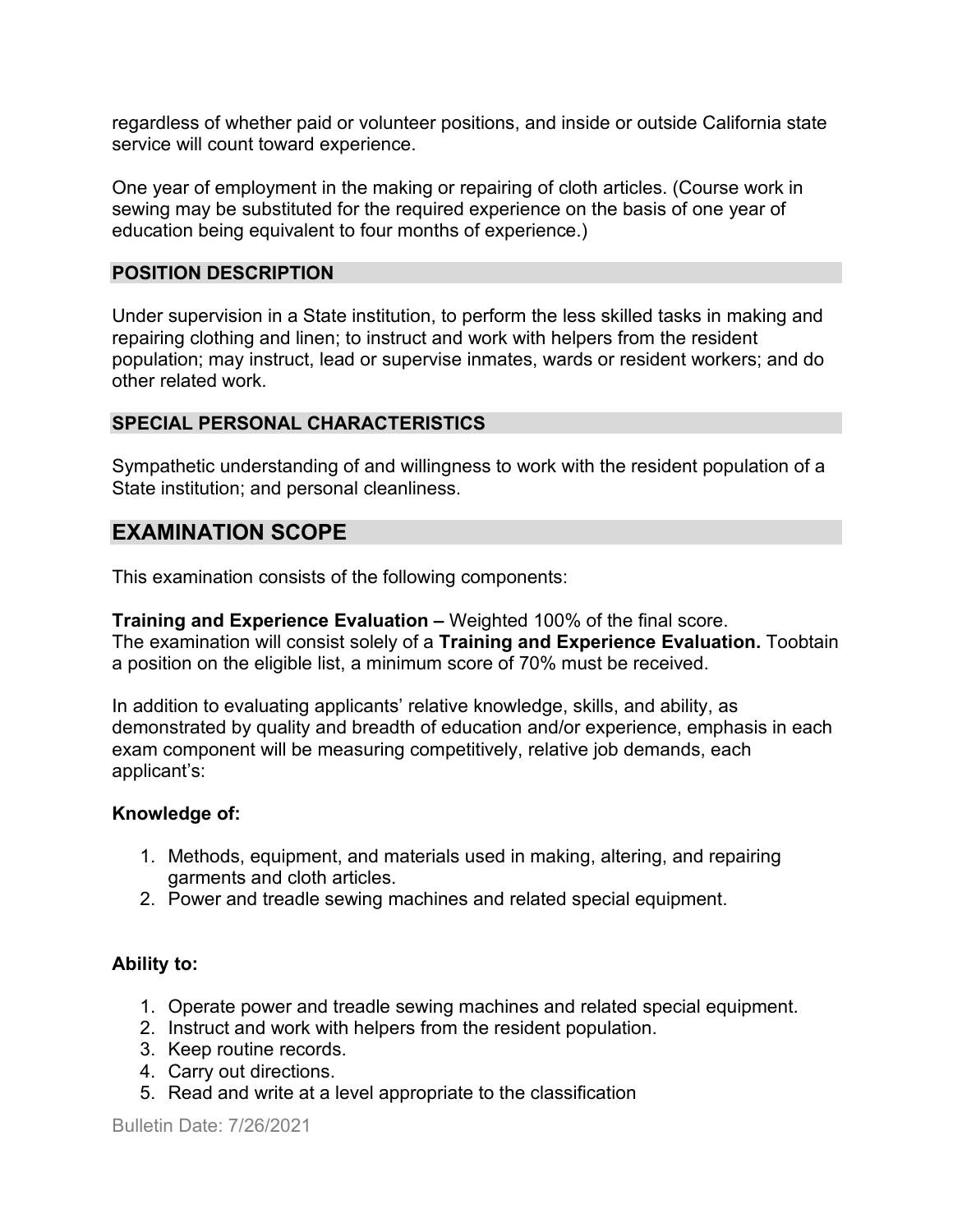## **ELIGIBLE LIST INFORMATION**

A Departmental, Open eligible list for the **Assistant Seamer** classification will be established for:

#### **Department of State Hospitals**

The names of **successful** competitors will be merged onto the eligible list in order of final score regardless of exam date. Eligibility expires **12 months** after it is established. Applicants must then retake the examination to reestablish eligibility.

Veterans' Preference will be granted for this examination. In accordance with Government Codes 18973.1 and 18973.5, whenever any veteran, or widow or widower of a veteran achieves a passing score on an open examination, he or she shall be ranked in the top rank of the resulting eligible list.

Veterans status is verified by the California Department of Human Resources (CalHR). Information on this program and the Veterans' Preference Application (Std. form 1093) is available online at the following website:

<https://www.jobs.ca.gov/CalHRPublic/Landing/Jobs/VeteransInformation.aspx>

Additional information on veteran benefits is available at the Department of Veterans Affairs.

Career credits are not granted for examinations administered on an Open or Promotional basis.

## **PREPARING FOR THE EXAMINATION**

Here is a list of suggested resources to have available prior to taking the exam.

- 1. **Employment History:** Employment dates, job titles, organization names and addresses, names of supervisors or persons who can verify your job responsibilities, and phone numbers of persons listed above.
- 2. **Education:** School names and addresses, degrees earned, dates attended, courses taken (verifiable on a transcript), persons or office who can verify education, and phone numbers of persons or offices listed above.
- 3. **Training:** Class titles, certifications received, names of persons who can verify your training, and phone numbers of persons listed above.

## **TAKING THE EXAMINATION**

**Step 1. Submit your STD 678 (email preferred: [AssistantSeamer@dsh.ca.gov\)](mailto:AssistantSeamer@dsh.ca.gov)**

Bulletin Date: 7/26/2021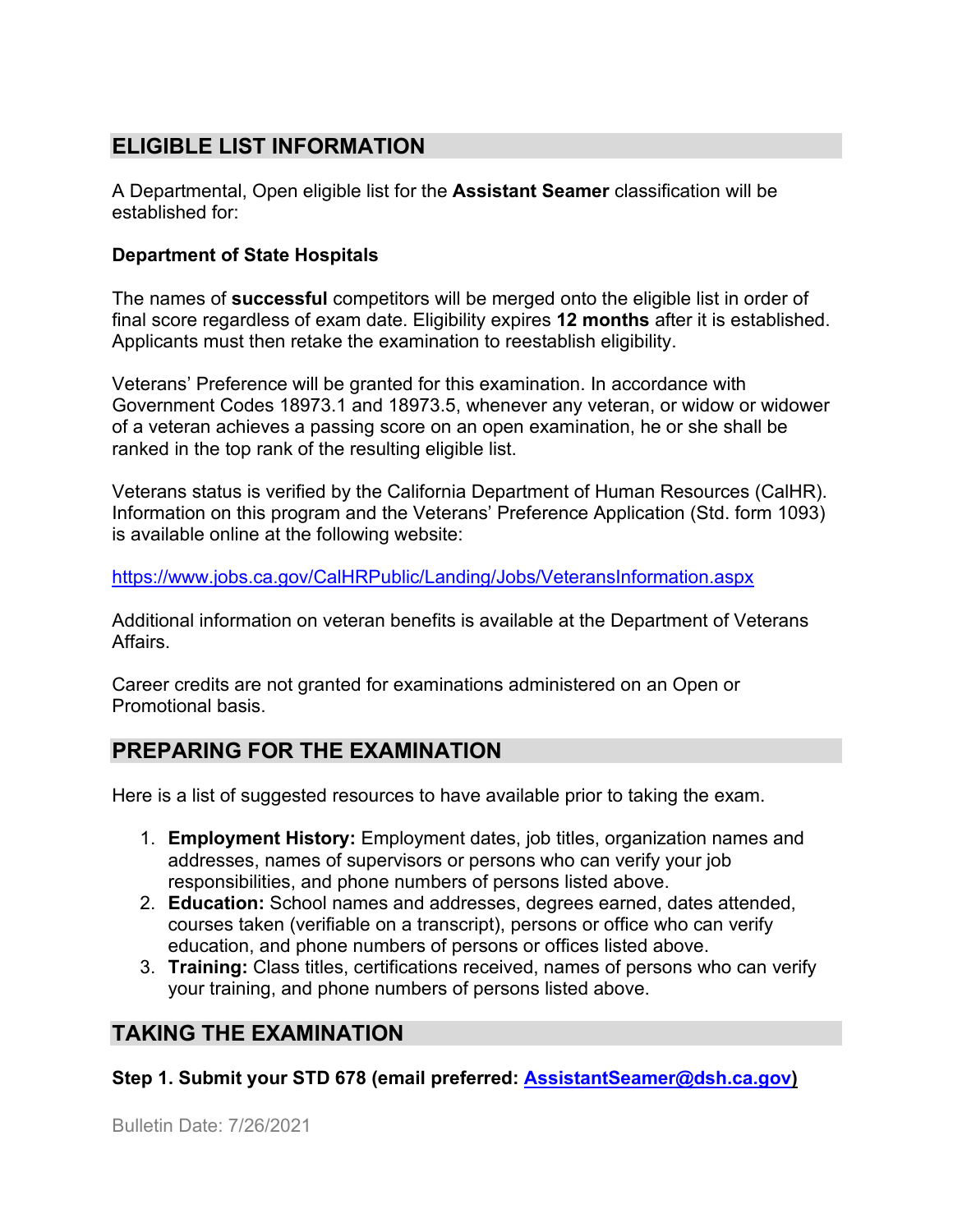**Step 2.** [Click on this link to take the Assistant Seamer](https://www.surveymonkey.com/r/3SHLJP5) examination**.**

**Note: If you do not submit a separate application for this examination following the instructions above, your exam results will not be processed, and you will not be added to the eligibility list.**

## **TESTING DEPARTMENTS**

Department of State Hospitals

## **CONTACT INFORMATION**

Questions relating to this exam should be directed to:

Department of State Hospitals Selection Services Unit Monday through Friday, 8am to 5pm (excluding State Holidays) Phone: 916-651-8832 Email: **[AssistantSeamer@dsh.ca.gov](mailto:TestExam@dsh.ca.gov)**

California Relay Service: 1-800-735-2929 (TTY), 1-800-735-2922 (Voice). TTY is a Telecommunications Device for the Deaf, and is reachable only from phones equipped with a TTY Device.

## **EQUAL OPPORTUNITY EMPLOYER**

The State of California is an equal opportunity employer to all, regardless of age, ancestry, color, disability (mental and physical), exercising the right of family care and medical leave, gender, gender expression, gender identity, genetic information, marital status, medical condition, military or veteran status, national origin, political affiliation, race, religious creed, sex (includes pregnancy, childbirth, breastfeeding, and related medical conditions), and sexual orientation.

## **DRUG-FREE STATEMENT**

It is an objective of the State of California to achieve a drug-free State work place. Any applicant for State employment will be expected to behave in accordance with this objective, because the use of illegal drugs is inconsistent with the law of the State, the rules governing civil service, and the special trust placed in public servants.

## **GENERAL INFORMATION**

Examination and/or Employment Application (STD 678) forms are available at the California Department of Human Resources, local offices of the Employment Development Department, and through your CalCareer Account at the following website:

Bulletin Date: 7/26/2021